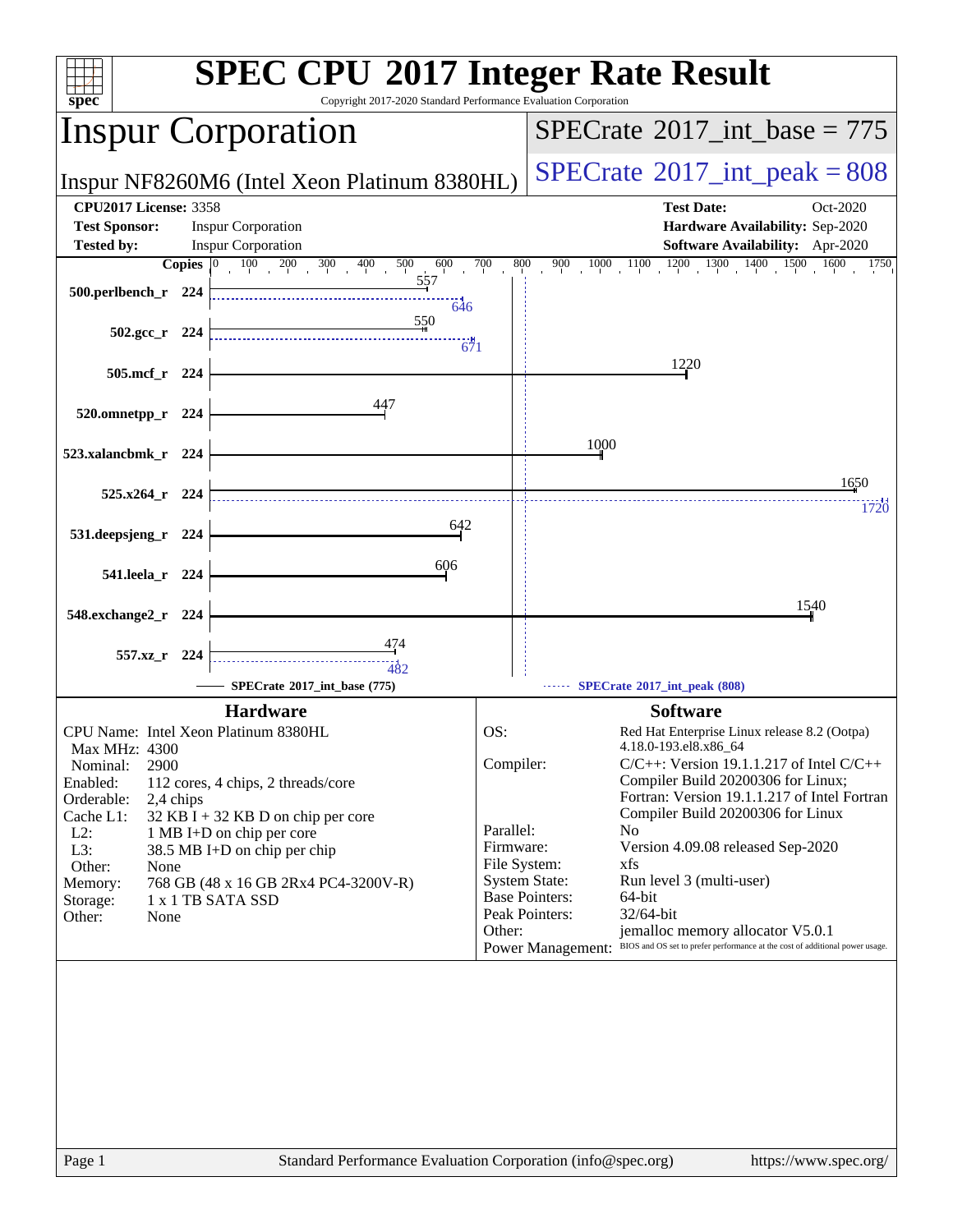

Copyright 2017-2020 Standard Performance Evaluation Corporation

# Inspur Corporation

 $SPECTate$ <sup>®</sup>[2017\\_int\\_base =](http://www.spec.org/auto/cpu2017/Docs/result-fields.html#SPECrate2017intbase) 775

Inspur NF8260M6 (Intel Xeon Platinum 8380HL)  $\left|$  [SPECrate](http://www.spec.org/auto/cpu2017/Docs/result-fields.html#SPECrate2017intpeak)®[2017\\_int\\_peak = 8](http://www.spec.org/auto/cpu2017/Docs/result-fields.html#SPECrate2017intpeak)08

**[CPU2017 License:](http://www.spec.org/auto/cpu2017/Docs/result-fields.html#CPU2017License)** 3358 **[Test Date:](http://www.spec.org/auto/cpu2017/Docs/result-fields.html#TestDate)** Oct-2020

**[Test Sponsor:](http://www.spec.org/auto/cpu2017/Docs/result-fields.html#TestSponsor)** Inspur Corporation **[Hardware Availability:](http://www.spec.org/auto/cpu2017/Docs/result-fields.html#HardwareAvailability)** Sep-2020

**[Tested by:](http://www.spec.org/auto/cpu2017/Docs/result-fields.html#Testedby)** Inspur Corporation **[Software Availability:](http://www.spec.org/auto/cpu2017/Docs/result-fields.html#SoftwareAvailability)** Apr-2020

### **[Results Table](http://www.spec.org/auto/cpu2017/Docs/result-fields.html#ResultsTable)**

| <b>Base</b>                        |               |                |                      |                |       | <b>Peak</b>    |       |               |                |              |                |              |                |              |
|------------------------------------|---------------|----------------|----------------------|----------------|-------|----------------|-------|---------------|----------------|--------------|----------------|--------------|----------------|--------------|
| <b>Benchmark</b>                   | <b>Copies</b> | <b>Seconds</b> | Ratio                | <b>Seconds</b> | Ratio | <b>Seconds</b> | Ratio | <b>Copies</b> | <b>Seconds</b> | <b>Ratio</b> | <b>Seconds</b> | <b>Ratio</b> | <b>Seconds</b> | <b>Ratio</b> |
| $500$ .perlbench r                 | 224           | 641            | 557                  | 641            | 557   | 643            | 555   | 224           | 552            | 646          | 553            | 645          | 551            | 647          |
| $502.\text{gcc}$ <sub>r</sub>      | 224           | 582            | 545                  | 577            | 550   | 573            | 554   | 224           | 475            | 668          | 469            | 677          | 473            | 671          |
| $505$ .mcf r                       | 224           | 296            | 220                  | 297            | 1220  | 297            | 1220  | 224           | 296            | 1220         | 297            | 1220         | 297            | 1220         |
| 520.omnetpp_r                      | 224           | 658            | 447                  | 658            | 447   | 657            | 447   | 224           | 658            | 447          | 658            | 447          | 657            | 447          |
| 523.xalancbmk r                    | 224           | 237            | 999                  | 236            | 1000  | 235            | 1000  | 224           | 237            | 999          | 236            | <b>1000</b>  | 235            | 1000         |
| $525.x264$ r                       | 224           | 238            | 1650                 | 237            | 1650  | 237            | 1660  | 224           | 226            | 740          | 228            | 1720         | 228            | 1720         |
| $531.$ deepsjeng $_r$              | 224           | 400            | 641                  | 400            | 642   | 399            | 643   | 224           | 400            | 641          | 400            | 642          | 399            | 643          |
| 541.leela r                        | 224           | 615            | 603                  | 613            | 606   | 612            | 606   | 224           | 615            | 603          | 613            | 606          | 612            | 606          |
| 548.exchange2_r                    | 224           | 382            | 540                  | 381            | 1540  | 380            | 1540  | 224           | 382            | 1540         | 381            | 1540         | 380            | 1540         |
| 557.xz r                           | 224           | 511            | 474                  | 510            | 474   | 510            | 474   | 224           | 502            | 482          | 502            | <u>482</u>   | 502            | 482          |
| $SPECrate^{\circ}2017$ int base =  |               |                | 775                  |                |       |                |       |               |                |              |                |              |                |              |
| $C \cup C \cup C$ . And $C \cup C$ |               |                | $\sim$ $\sim$ $\sim$ |                |       |                |       |               |                |              |                |              |                |              |

**[SPECrate](http://www.spec.org/auto/cpu2017/Docs/result-fields.html#SPECrate2017intpeak)[2017\\_int\\_peak =](http://www.spec.org/auto/cpu2017/Docs/result-fields.html#SPECrate2017intpeak) 808**

Results appear in the [order in which they were run](http://www.spec.org/auto/cpu2017/Docs/result-fields.html#RunOrder). Bold underlined text [indicates a median measurement](http://www.spec.org/auto/cpu2017/Docs/result-fields.html#Median).

### **[Compiler Notes](http://www.spec.org/auto/cpu2017/Docs/result-fields.html#CompilerNotes)**

 The inconsistent Compiler version information under Compiler Version section is due to a discrepancy in Intel Compiler. The correct version of C/C++ compiler is: Version 19.1.1.217 Build 20200306 Compiler for Linux The correct version of Fortran compiler is: Version 19.1.1.217 Build 20200306 Compiler for Linux

#### **[Submit Notes](http://www.spec.org/auto/cpu2017/Docs/result-fields.html#SubmitNotes)**

 The numactl mechanism was used to bind copies to processors. The config file option 'submit' was used to generate numactl commands to bind each copy to a specific processor. For details, please see the config file.

### **[Operating System Notes](http://www.spec.org/auto/cpu2017/Docs/result-fields.html#OperatingSystemNotes)**

 Stack size set to unlimited using "ulimit -s unlimited" SCALING\_GOVERNOR set to Performance

### **[Environment Variables Notes](http://www.spec.org/auto/cpu2017/Docs/result-fields.html#EnvironmentVariablesNotes)**

```
Environment variables set by runcpu before the start of the run:
LD_LIBRARY_PATH =
      "/home/CPU2017/lib/intel64:/home/CPU2017/lib/ia32:/home/CPU2017/je5.0.1-
      32"
MALLOC_CONF = "retain:true"
```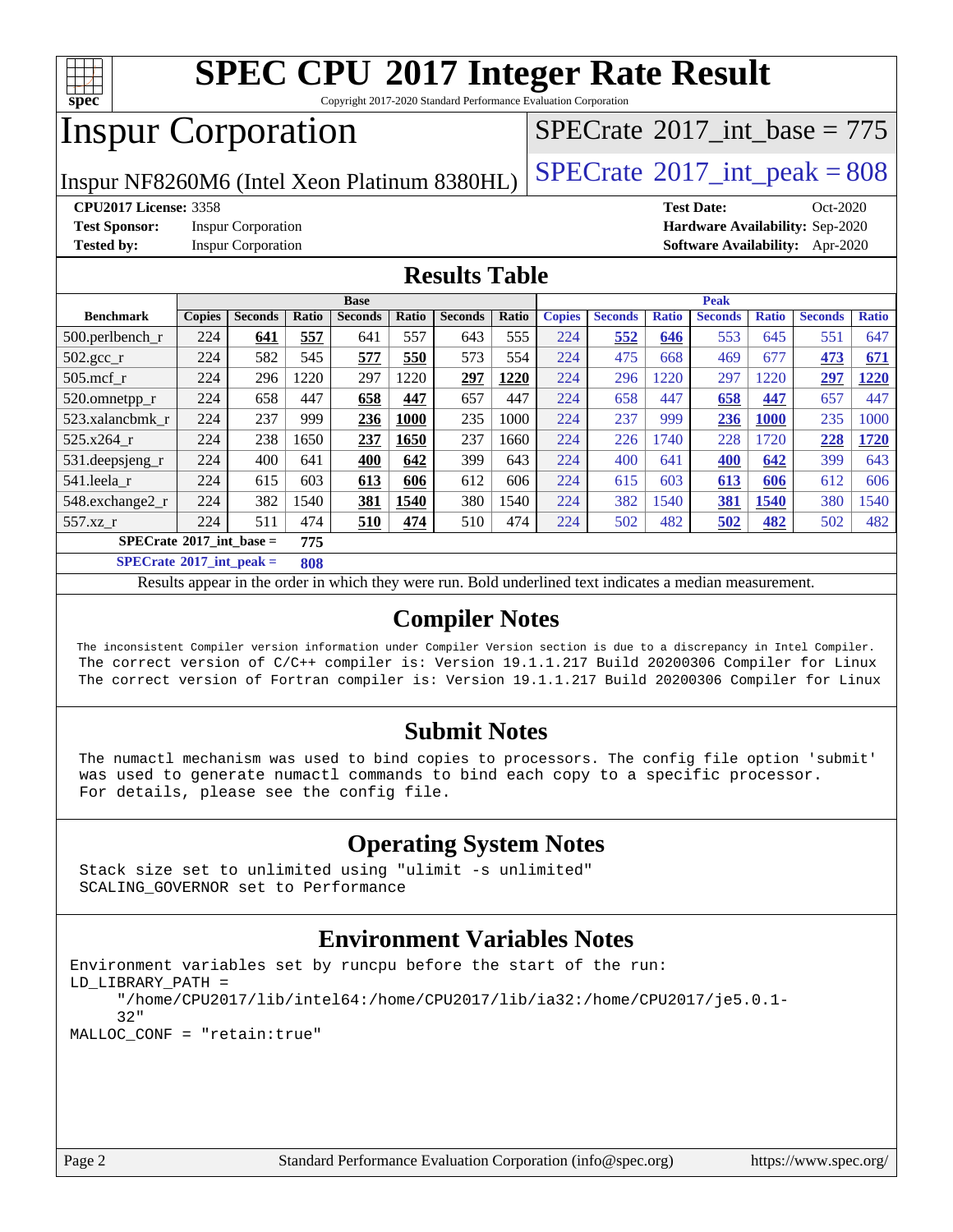

Copyright 2017-2020 Standard Performance Evaluation Corporation

## Inspur Corporation

 $SPECTate$ <sup>®</sup>[2017\\_int\\_base =](http://www.spec.org/auto/cpu2017/Docs/result-fields.html#SPECrate2017intbase) 775

Inspur NF8260M6 (Intel Xeon Platinum 8380HL)  $\left|$  [SPECrate](http://www.spec.org/auto/cpu2017/Docs/result-fields.html#SPECrate2017intpeak)<sup>®</sup>[2017\\_int\\_peak = 8](http://www.spec.org/auto/cpu2017/Docs/result-fields.html#SPECrate2017intpeak)08

**[Test Sponsor:](http://www.spec.org/auto/cpu2017/Docs/result-fields.html#TestSponsor)** Inspur Corporation **[Hardware Availability:](http://www.spec.org/auto/cpu2017/Docs/result-fields.html#HardwareAvailability)** Sep-2020 **[Tested by:](http://www.spec.org/auto/cpu2017/Docs/result-fields.html#Testedby)** Inspur Corporation **[Software Availability:](http://www.spec.org/auto/cpu2017/Docs/result-fields.html#SoftwareAvailability)** Apr-2020

**[CPU2017 License:](http://www.spec.org/auto/cpu2017/Docs/result-fields.html#CPU2017License)** 3358 **[Test Date:](http://www.spec.org/auto/cpu2017/Docs/result-fields.html#TestDate)** Oct-2020

### **[General Notes](http://www.spec.org/auto/cpu2017/Docs/result-fields.html#GeneralNotes)**

 Binaries compiled on a system with 1x Intel Core i9-7980XE CPU + 64GB RAM memory using Redhat Enterprise Linux 8.0 Transparent Huge Pages enabled by default Prior to runcpu invocation Filesystem page cache synced and cleared with: sync; echo 3> /proc/sys/vm/drop\_caches runcpu command invoked through numactl i.e.: numactl --interleave=all runcpu <etc>

 NA: The test sponsor attests, as of date of publication, that CVE-2017-5754 (Meltdown) is mitigated in the system as tested and documented. Yes: The test sponsor attests, as of date of publication, that CVE-2017-5753 (Spectre variant 1) is mitigated in the system as tested and documented. Yes: The test sponsor attests, as of date of publication, that CVE-2017-5715 (Spectre variant 2) is mitigated in the system as tested and documented.

 jemalloc, a general purpose malloc implementation built with the RedHat Enterprise 7.5, and the system compiler gcc 4.8.5; sources available from jemalloc.net or <https://github.com/jemalloc/jemalloc/releases>

#### **[Platform Notes](http://www.spec.org/auto/cpu2017/Docs/result-fields.html#PlatformNotes)**

 BIOS configuration: ENERGY\_PERF\_BIAS\_CFG mode set to Performance Hardware Prefetch set to Disable VT Support set to Disable C1E Support set to Disable Sub NUMA Cluster (SNC) set to Enable Sysinfo program /home/CPU2017/bin/sysinfo Rev: r6365 of 2019-08-21 295195f888a3d7edb1e6e46a485a0011 running on localhost.localdomain Thu Oct 22 11:57:21 2020 SUT (System Under Test) info as seen by some common utilities. For more information on this section, see <https://www.spec.org/cpu2017/Docs/config.html#sysinfo> From /proc/cpuinfo model name : Intel(R) Xeon(R) Platinum 8380HL CPU @ 2.90GHz 4 "physical id"s (chips) 224 "processors" cores, siblings (Caution: counting these is hw and system dependent. The following excerpts from /proc/cpuinfo might not be reliable. Use with caution.) cpu cores : 28

**(Continued on next page)**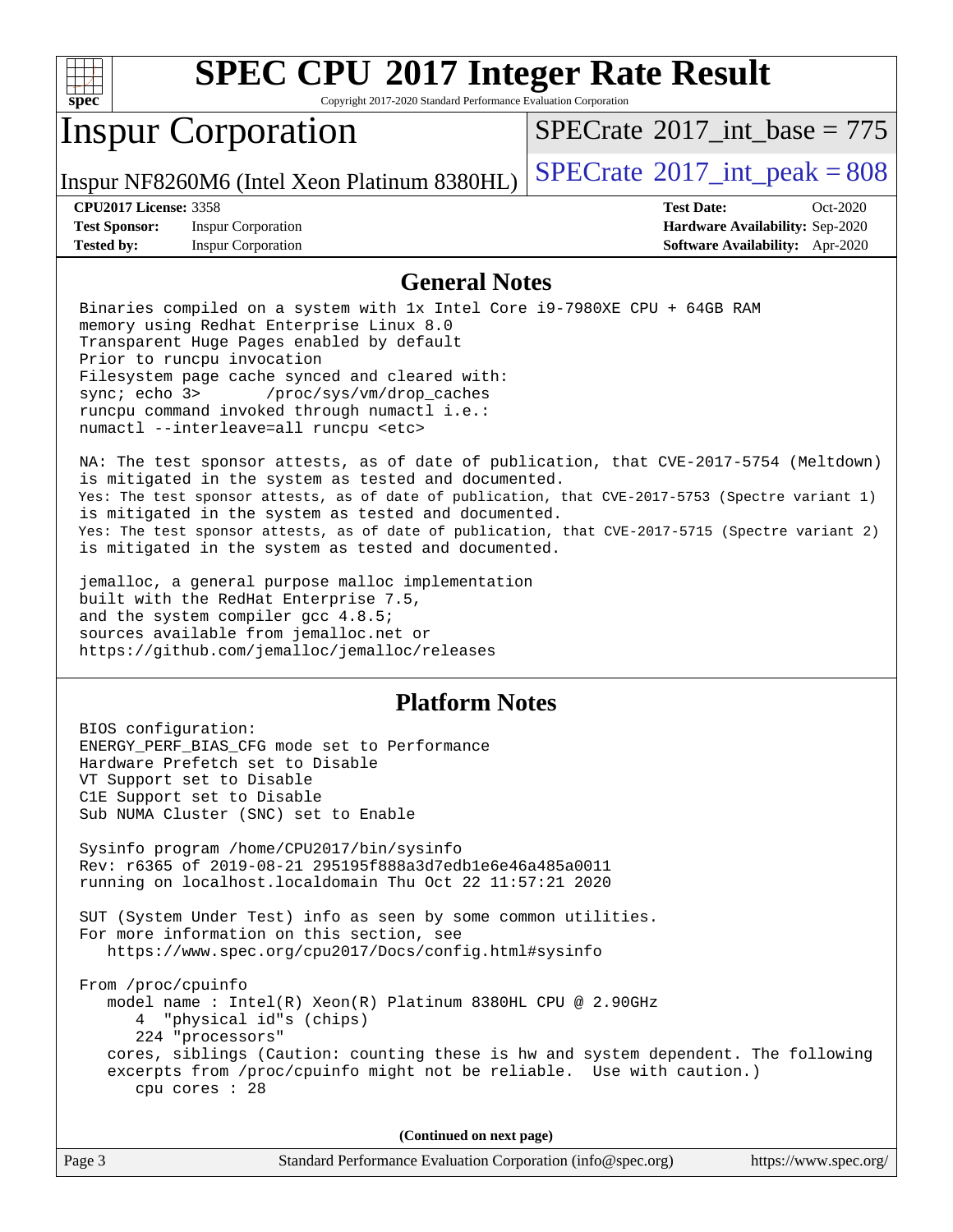

Copyright 2017-2020 Standard Performance Evaluation Corporation

### Inspur Corporation

 $SPECTate$ <sup>®</sup>[2017\\_int\\_base =](http://www.spec.org/auto/cpu2017/Docs/result-fields.html#SPECrate2017intbase) 775

Inspur NF8260M6 (Intel Xeon Platinum 8380HL)  $\left|$  [SPECrate](http://www.spec.org/auto/cpu2017/Docs/result-fields.html#SPECrate2017intpeak)<sup>®</sup>[2017\\_int\\_peak = 8](http://www.spec.org/auto/cpu2017/Docs/result-fields.html#SPECrate2017intpeak)08

#### **[CPU2017 License:](http://www.spec.org/auto/cpu2017/Docs/result-fields.html#CPU2017License)** 3358 **[Test Date:](http://www.spec.org/auto/cpu2017/Docs/result-fields.html#TestDate)** Oct-2020

**[Test Sponsor:](http://www.spec.org/auto/cpu2017/Docs/result-fields.html#TestSponsor)** Inspur Corporation **[Hardware Availability:](http://www.spec.org/auto/cpu2017/Docs/result-fields.html#HardwareAvailability)** Sep-2020 **[Tested by:](http://www.spec.org/auto/cpu2017/Docs/result-fields.html#Testedby)** Inspur Corporation **[Software Availability:](http://www.spec.org/auto/cpu2017/Docs/result-fields.html#SoftwareAvailability)** Apr-2020

#### **[Platform Notes \(Continued\)](http://www.spec.org/auto/cpu2017/Docs/result-fields.html#PlatformNotes)**

 siblings : 56 physical 0: cores 0 1 2 3 4 5 6 8 9 10 11 12 13 14 16 17 18 19 20 21 22 24 25 26 27 28 29 30 physical 1: cores 0 1 2 3 4 5 6 8 9 10 11 12 13 14 16 17 18 19 20 21 22 24 25 26 27 28 29 30 physical 2: cores 0 1 2 3 4 5 6 8 9 10 11 12 13 14 16 17 18 19 20 21 22 24 25 26 27 28 29 30 physical 3: cores 0 1 2 3 4 5 6 8 9 10 11 12 13 14 16 17 18 19 20 21 22 24 25 26 27 28 29 30 From lscpu: Architecture: x86\_64 CPU op-mode(s): 32-bit, 64-bit Byte Order: Little Endian CPU(s): 224 On-line CPU(s) list: 0-223 Thread(s) per core: 2 Core(s) per socket: 28 Socket(s): 4 NUMA node(s): 8 Vendor ID: GenuineIntel CPU family: 6 Model: 85 Model name: Intel(R) Xeon(R) Platinum 8380HL CPU @ 2.90GHz Stepping: 11 CPU MHz: 3244.756 CPU max MHz: 4300.0000 CPU min MHz: 1000.0000 BogoMIPS: 5800.00 Virtualization: VT-x L1d cache: 32K L1i cache: 32K L2 cache: 1024K L3 cache: 39424K NUMA node0 CPU(s): 0-3,7-9,14-17,21-23,112-115,119-121,126-129,133-135 NUMA node1 CPU(s): 4-6,10-13,18-20,24-27,116-118,122-125,130-132,136-139 NUMA node2 CPU(s): 28-31,35-37,42-45,49-51,140-143,147-149,154-157,161-163 NUMA node3 CPU(s): 32-34,38-41,46-48,52-55,144-146,150-153,158-160,164-167 NUMA node4 CPU(s): 56-59,63-65,70-73,77-79,168-171,175-177,182-185,189-191 NUMA node5 CPU(s): 60-62,66-69,74-76,80-83,172-174,178-181,186-188,192-195 NUMA node6 CPU(s): 84-87,91-93,98-101,105-107,196-199,203-205,210-213,217-219 NUMA node7 CPU(s): 88-90,94-97,102-104,108-111,200-202,206-209,214-216,220-223 Flags: fpu vme de pse tsc msr pae mce cx8 apic sep mtrr pge mca cmov pat pse36 clflush dts acpi mmx fxsr sse sse2 ss ht tm pbe syscall nx pdpe1gb rdtscp lm constant\_tsc art arch\_perfmon pebs bts rep\_good nopl xtopology nonstop\_tsc cpuid aperfmperf pni pclmulqdq dtes64 monitor ds\_cpl vmx smx est tm2 ssse3 sdbg fma cx16 xtpr pdcm pcid dca sse4\_1 sse4\_2 x2apic movbe popcnt tsc\_deadline\_timer aes xsave **(Continued on next page)**

|  | Page 4 | Standard Performance Evaluation Corporation (info@spec.org) | https |
|--|--------|-------------------------------------------------------------|-------|
|--|--------|-------------------------------------------------------------|-------|

://www.spec.org/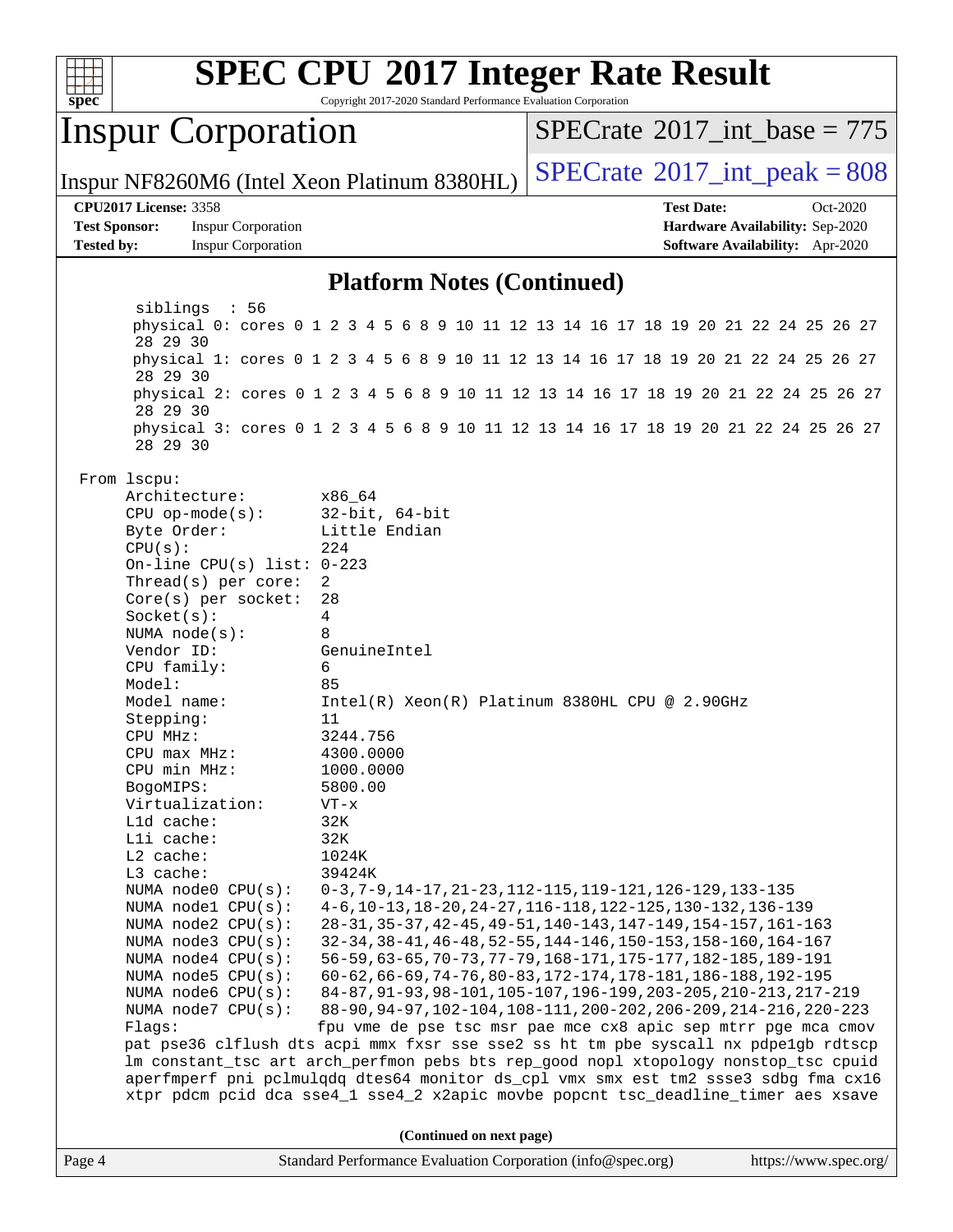

Copyright 2017-2020 Standard Performance Evaluation Corporation

## Inspur Corporation

 $SPECTate$ <sup>®</sup>[2017\\_int\\_base =](http://www.spec.org/auto/cpu2017/Docs/result-fields.html#SPECrate2017intbase) 775

Inspur NF8260M6 (Intel Xeon Platinum 8380HL)  $\left|$  [SPECrate](http://www.spec.org/auto/cpu2017/Docs/result-fields.html#SPECrate2017intpeak)<sup>®</sup>[2017\\_int\\_peak = 8](http://www.spec.org/auto/cpu2017/Docs/result-fields.html#SPECrate2017intpeak)08

**[Test Sponsor:](http://www.spec.org/auto/cpu2017/Docs/result-fields.html#TestSponsor)** Inspur Corporation **[Hardware Availability:](http://www.spec.org/auto/cpu2017/Docs/result-fields.html#HardwareAvailability)** Sep-2020

**[CPU2017 License:](http://www.spec.org/auto/cpu2017/Docs/result-fields.html#CPU2017License)** 3358 **[Test Date:](http://www.spec.org/auto/cpu2017/Docs/result-fields.html#TestDate)** Oct-2020 **[Tested by:](http://www.spec.org/auto/cpu2017/Docs/result-fields.html#Testedby)** Inspur Corporation **[Software Availability:](http://www.spec.org/auto/cpu2017/Docs/result-fields.html#SoftwareAvailability)** Apr-2020

#### **[Platform Notes \(Continued\)](http://www.spec.org/auto/cpu2017/Docs/result-fields.html#PlatformNotes)**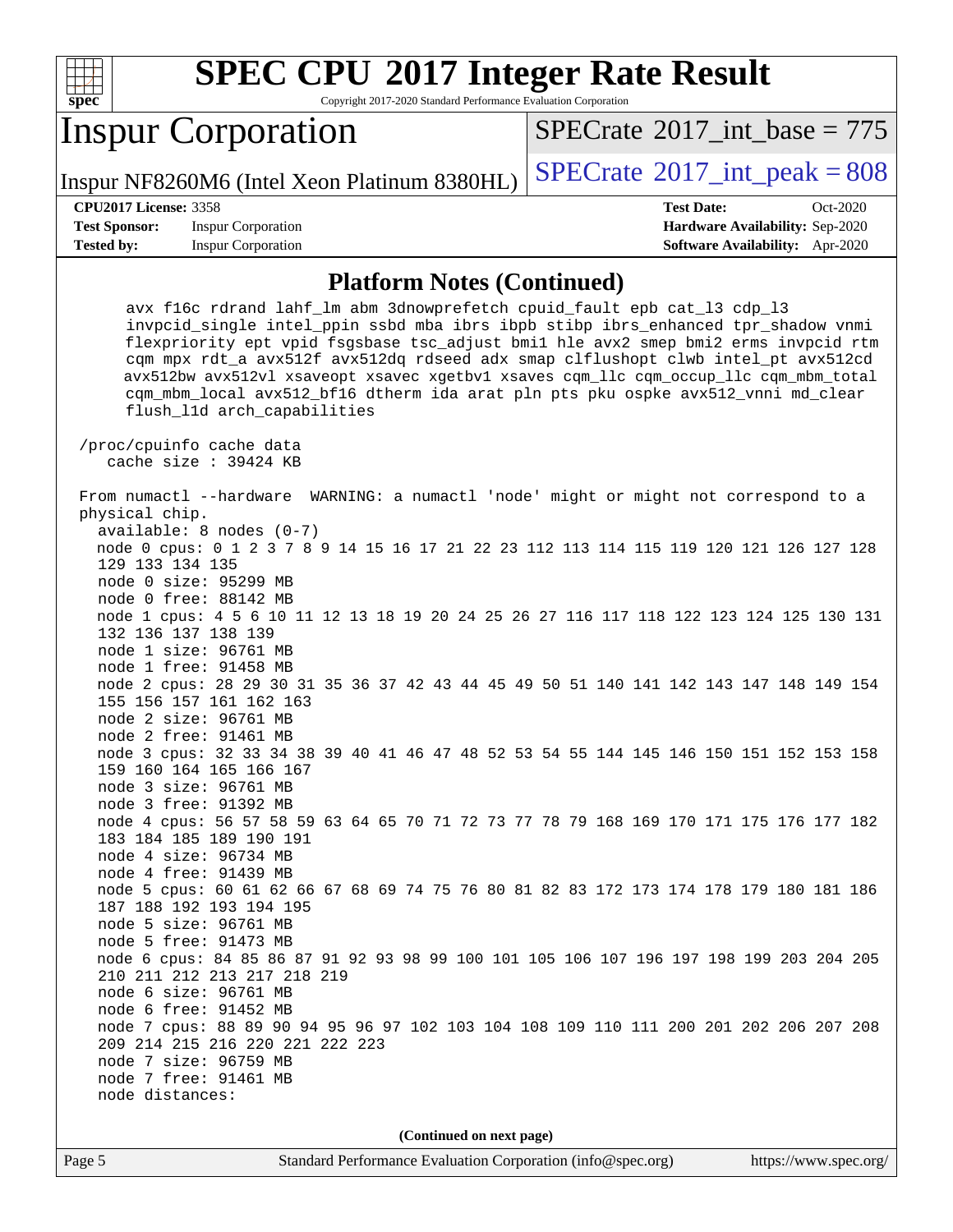| $spec^*$                                                                                                                                                                                                                   |                                                                                                                                                                                                                                                                                                                    |                                                                                                                                                                                        | Copyright 2017-2020 Standard Performance Evaluation Corporation                                                 | <b>SPEC CPU®2017 Integer Rate Result</b>                                                                                                                                                                                                                    |
|----------------------------------------------------------------------------------------------------------------------------------------------------------------------------------------------------------------------------|--------------------------------------------------------------------------------------------------------------------------------------------------------------------------------------------------------------------------------------------------------------------------------------------------------------------|----------------------------------------------------------------------------------------------------------------------------------------------------------------------------------------|-----------------------------------------------------------------------------------------------------------------|-------------------------------------------------------------------------------------------------------------------------------------------------------------------------------------------------------------------------------------------------------------|
| <b>Inspur Corporation</b>                                                                                                                                                                                                  |                                                                                                                                                                                                                                                                                                                    |                                                                                                                                                                                        |                                                                                                                 | $SPECrate^{\circ}2017\_int\_base = 775$                                                                                                                                                                                                                     |
|                                                                                                                                                                                                                            |                                                                                                                                                                                                                                                                                                                    |                                                                                                                                                                                        | Inspur NF8260M6 (Intel Xeon Platinum 8380HL)                                                                    | $SPECTate$ <sup>®</sup> 2017_int_peak = 808                                                                                                                                                                                                                 |
| <b>CPU2017 License: 3358</b><br><b>Test Sponsor:</b><br><b>Tested by:</b>                                                                                                                                                  | <b>Inspur Corporation</b><br><b>Inspur Corporation</b>                                                                                                                                                                                                                                                             |                                                                                                                                                                                        |                                                                                                                 | <b>Test Date:</b><br>Oct-2020<br>Hardware Availability: Sep-2020<br><b>Software Availability:</b> Apr-2020                                                                                                                                                  |
|                                                                                                                                                                                                                            |                                                                                                                                                                                                                                                                                                                    |                                                                                                                                                                                        | <b>Platform Notes (Continued)</b>                                                                               |                                                                                                                                                                                                                                                             |
| node<br>$\mathbf 0$<br>0 :<br>10<br>1:<br>11<br>2:<br>20<br>3:<br>20<br>4 :<br>20<br>5:<br>20<br>6:<br>20<br>7 :<br>20<br>From /proc/meminfo<br>MemTotal:<br>HugePages_Total:<br>Hugepagesize:<br>os-release:<br>ID="rhel" | 2<br>$\overline{3}$<br>1<br>11<br>20<br>20<br>10<br>20<br>20<br>20<br>11<br>10<br>20<br>11<br>10<br>20<br>20<br>20<br>20<br>20<br>20<br>20<br>20<br>20<br>20<br>20<br>20<br>From /etc/*release* /etc/*version*<br>NAME="Red Hat Enterprise Linux"<br>VERSION="8.2 (Ootpa)"<br>ID_LIKE="fedora"<br>VERSION ID="8.2" | 5<br>4<br>20<br>20<br>20<br>20<br>20<br>20<br>20<br>20<br>20<br>20<br>20<br>20<br>10<br>11<br>20<br>11<br>10<br>20<br>20<br>20<br>10<br>20<br>20<br>11<br>791144928 kB<br>0<br>2048 kB | 6<br>7<br>20<br>20<br>20<br>20<br>20<br>20<br>11<br>10                                                          |                                                                                                                                                                                                                                                             |
|                                                                                                                                                                                                                            | PLATFORM_ID="platform:el8"<br>$ANSI\_COLOR = "0; 31"$                                                                                                                                                                                                                                                              |                                                                                                                                                                                        | PRETTY_NAME="Red Hat Enterprise Linux 8.2 (Ootpa)"<br>system-release-cpe: cpe:/o:redhat:enterprise_linux:8.2:ga | redhat-release: Red Hat Enterprise Linux release 8.2 (Ootpa)<br>system-release: Red Hat Enterprise Linux release 8.2 (Ootpa)                                                                                                                                |
| uname $-a$ :                                                                                                                                                                                                               | x86_64 x86_64 x86_64 GNU/Linux                                                                                                                                                                                                                                                                                     |                                                                                                                                                                                        |                                                                                                                 | Linux localhost.localdomain 4.18.0-193.el8.x86_64 #1 SMP Fri Mar 27 14:35:58 UTC 2020                                                                                                                                                                       |
| Kernel self-reported vulnerability status:<br>itlb_multihit:<br>Microarchitectural Data Sampling:                                                                                                                          | CVE-2018-3620 (L1 Terminal Fault):<br>CVE-2017-5754 (Meltdown):<br>CVE-2017-5753 (Spectre variant 1):                                                                                                                                                                                                              |                                                                                                                                                                                        |                                                                                                                 | Not affected<br>Not affected<br>Not affected<br>Not affected<br>CVE-2018-3639 (Speculative Store Bypass): Mitigation: Speculative Store Bypass disabled<br>via prctl and seccomp<br>Mitigation: usercopy/swapgs barriers and __user<br>pointer sanitization |
| $CVE-2017-5715$ (Spectre variant 2):<br>tsx_async_abort:                                                                                                                                                                   |                                                                                                                                                                                                                                                                                                                    |                                                                                                                                                                                        |                                                                                                                 | Mitigation: Enhanced IBRS, IBPB: conditional,<br>RSB filling<br>Not affected                                                                                                                                                                                |
|                                                                                                                                                                                                                            |                                                                                                                                                                                                                                                                                                                    |                                                                                                                                                                                        | (Continued on next page)                                                                                        |                                                                                                                                                                                                                                                             |

Page 6 Standard Performance Evaluation Corporation [\(info@spec.org\)](mailto:info@spec.org) <https://www.spec.org/>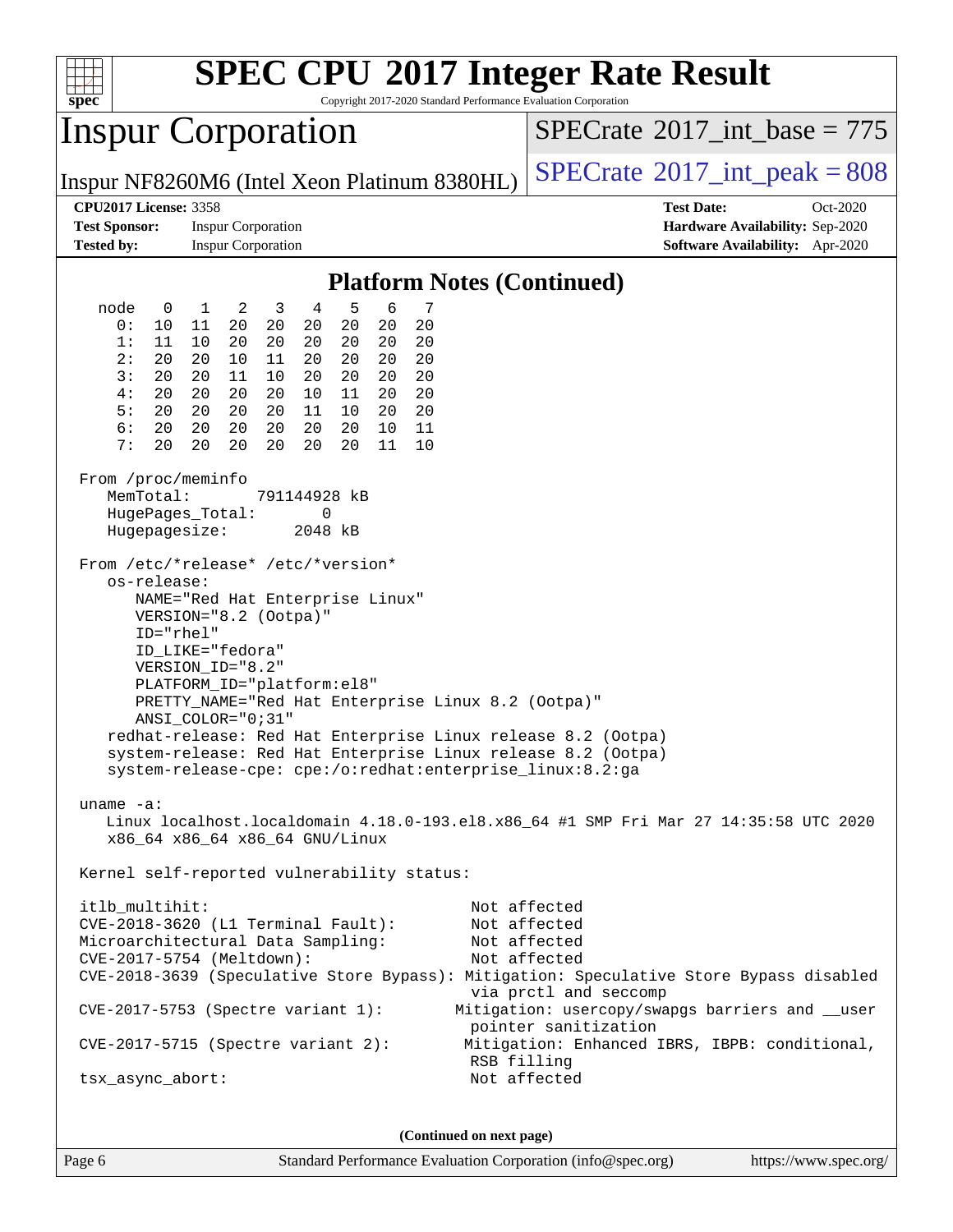| spec <sup>®</sup>                                                         | <b>SPEC CPU®2017 Integer Rate Result</b><br>Copyright 2017-2020 Standard Performance Evaluation Corporation                                                                                                                                                                                                                                  |                                                                                                     |
|---------------------------------------------------------------------------|----------------------------------------------------------------------------------------------------------------------------------------------------------------------------------------------------------------------------------------------------------------------------------------------------------------------------------------------|-----------------------------------------------------------------------------------------------------|
|                                                                           | <b>Inspur Corporation</b>                                                                                                                                                                                                                                                                                                                    | $SPECrate^{\circledast}2017$ int base = 775                                                         |
|                                                                           | Inspur NF8260M6 (Intel Xeon Platinum 8380HL)                                                                                                                                                                                                                                                                                                 | $SPECTate$ <sup>®</sup> 2017_int_peak = 808                                                         |
| <b>CPU2017 License: 3358</b><br><b>Test Sponsor:</b><br><b>Tested by:</b> | <b>Inspur Corporation</b><br><b>Inspur Corporation</b>                                                                                                                                                                                                                                                                                       | <b>Test Date:</b><br>Oct-2020<br>Hardware Availability: Sep-2020<br>Software Availability: Apr-2020 |
|                                                                           | <b>Platform Notes (Continued)</b>                                                                                                                                                                                                                                                                                                            |                                                                                                     |
|                                                                           | run-level 3 Oct 22 07:39                                                                                                                                                                                                                                                                                                                     |                                                                                                     |
| Filesystem                                                                | SPEC is set to: /home/CPU2017<br>Size<br>Type<br>/dev/mapper/rhel-home xfs<br>876G<br>55G<br>822G                                                                                                                                                                                                                                            | Used Avail Use% Mounted on<br>7% /home                                                              |
| BIOS:<br>Vendor:                                                          | From /sys/devices/virtual/dmi/id<br>American Megatrends Inc. 4.09.08 09/12/2020<br>Inspur<br>Product: NF8260M6<br>Product Family: Family<br>Serial: 000000000                                                                                                                                                                                |                                                                                                     |
| Memory:                                                                   | this section. The 'dmidecode' program reads system data which is "intended to allow<br>hardware to be accurately determined", but the intent may not be met, as there are<br>frequent changes to hardware, firmware, and the "DMTF SMBIOS" standard.<br>48x Samsung M393A2K43DB3-CWE 16 GB 2 rank 3200<br>(End of data from sysinfo program) | Additional information from dmidecode follows. WARNING: Use caution when you interpret              |
|                                                                           | <b>Compiler Version Notes</b>                                                                                                                                                                                                                                                                                                                |                                                                                                     |
| C                                                                         | $502.$ gcc_r(peak)                                                                                                                                                                                                                                                                                                                           |                                                                                                     |
| Build 20200304                                                            | Intel(R) C Compiler for applications running on IA-32, Version 2021.1 NextGen<br>Copyright (C) 1985-2020 Intel Corporation. All rights reserved.                                                                                                                                                                                             |                                                                                                     |
|                                                                           |                                                                                                                                                                                                                                                                                                                                              |                                                                                                     |
| C                                                                         | $500. perlbench_r(base) 502. gcc_r(base) 505.mcf_r(base, peak)$<br>$525.x264_r(base, peak) 557.xz_r(base)$                                                                                                                                                                                                                                   |                                                                                                     |
|                                                                           | Intel(R) C Compiler for applications running on Intel(R) $64$ , Version 2021.1<br>NextGen Build 20200304                                                                                                                                                                                                                                     |                                                                                                     |
|                                                                           | Copyright (C) 1985-2020 Intel Corporation. All rights reserved.                                                                                                                                                                                                                                                                              |                                                                                                     |
| C                                                                         | $500.perlbench_r(peak) 557. xz_r(peak)$                                                                                                                                                                                                                                                                                                      |                                                                                                     |
|                                                                           | Intel(R) C Intel(R) 64 Compiler for applications running on Intel(R) 64,<br>Version 19.1.1.217 Build 20200306                                                                                                                                                                                                                                |                                                                                                     |
|                                                                           |                                                                                                                                                                                                                                                                                                                                              |                                                                                                     |

**(Continued on next page)**

| $\vert$ Page 7 | Standard Performance Evaluation Corporation (info@spec.org) | https://www.spec.org/ |
|----------------|-------------------------------------------------------------|-----------------------|
|----------------|-------------------------------------------------------------|-----------------------|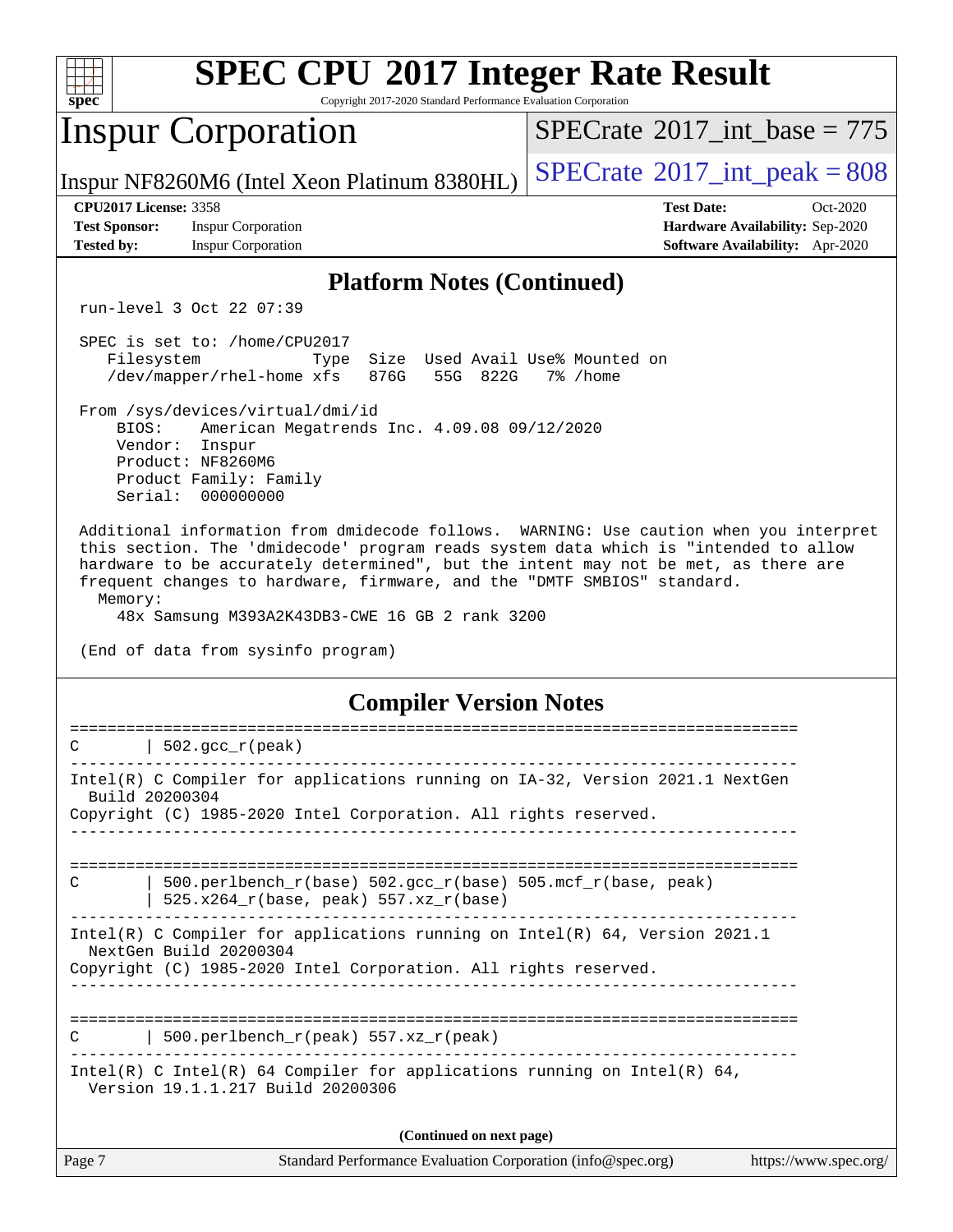

Copyright 2017-2020 Standard Performance Evaluation Corporation

# Inspur Corporation

 $SPECrate$ <sup>®</sup>[2017\\_int\\_base =](http://www.spec.org/auto/cpu2017/Docs/result-fields.html#SPECrate2017intbase) 775

Inspur NF8260M6 (Intel Xeon Platinum 8380HL)  $\left|$  [SPECrate](http://www.spec.org/auto/cpu2017/Docs/result-fields.html#SPECrate2017intpeak)<sup>®</sup>[2017\\_int\\_peak = 8](http://www.spec.org/auto/cpu2017/Docs/result-fields.html#SPECrate2017intpeak)08

**[Test Sponsor:](http://www.spec.org/auto/cpu2017/Docs/result-fields.html#TestSponsor)** Inspur Corporation **[Hardware Availability:](http://www.spec.org/auto/cpu2017/Docs/result-fields.html#HardwareAvailability)** Sep-2020

**[CPU2017 License:](http://www.spec.org/auto/cpu2017/Docs/result-fields.html#CPU2017License)** 3358 **[Test Date:](http://www.spec.org/auto/cpu2017/Docs/result-fields.html#TestDate)** Oct-2020 **[Tested by:](http://www.spec.org/auto/cpu2017/Docs/result-fields.html#Testedby)** Inspur Corporation **[Software Availability:](http://www.spec.org/auto/cpu2017/Docs/result-fields.html#SoftwareAvailability)** Apr-2020

### **[Compiler Version Notes \(Continued\)](http://www.spec.org/auto/cpu2017/Docs/result-fields.html#CompilerVersionNotes)**

| Page 8 | (Continued on next page)<br>Standard Performance Evaluation Corporation (info@spec.org)                                                                                                                                   | https://www.spec.org/ |
|--------|---------------------------------------------------------------------------------------------------------------------------------------------------------------------------------------------------------------------------|-----------------------|
| C      | 500.perlbench_r(peak) 557.xz_r(peak)                                                                                                                                                                                      |                       |
|        | Intel(R) C Compiler for applications running on Intel(R) 64, Version 2021.1<br>NextGen Build 20200304<br>Copyright (C) 1985-2020 Intel Corporation. All rights reserved.<br>_________________________<br>---------------- |                       |
| C      | 500.perlbench_r(base) 502.gcc_r(base) 505.mcf_r(base, peak)<br>$525.x264_r(base, peak) 557.xz_r(base)$                                                                                                                    |                       |
|        | Intel(R) C Compiler for applications running on IA-32, Version 2021.1 NextGen<br>Build 20200304<br>Copyright (C) 1985-2020 Intel Corporation. All rights reserved.<br>_____________                                       |                       |
|        | $C \qquad   \quad 502 \text{.} \text{gcc\_r} \text{ (peak)}$                                                                                                                                                              |                       |
|        | Intel(R) C Intel(R) 64 Compiler for applications running on Intel(R) 64,<br>Version 19.1.1.217 Build 20200306<br>Copyright (C) 1985-2020 Intel Corporation. All rights reserved.<br><u> Liberaldo Liberaldo Lib</u>       |                       |
| C      | $500.perlbench_r(peak) 557. xz_r(peak)$                                                                                                                                                                                   |                       |
|        | NextGen Build 20200304<br>Copyright (C) 1985-2020 Intel Corporation. All rights reserved.                                                                                                                                 |                       |
| C      | $500. perlbench_r(base) 502. gcc_r(base) 505.mcf_r(base, peak)$<br>$525.x264_r(base, peak) 557.xz_r(base)$<br>Intel(R) C Compiler for applications running on $Intel(R) 64$ , Version 2021.1                              |                       |
|        | Intel(R) C Compiler for applications running on IA-32, Version 2021.1 NextGen<br>Build 20200304<br>Copyright (C) 1985-2020 Intel Corporation. All rights reserved.                                                        |                       |
|        | $C$   502.gcc_r(peak)                                                                                                                                                                                                     |                       |
|        |                                                                                                                                                                                                                           |                       |
|        | Copyright (C) 1985-2020 Intel Corporation. All rights reserved.                                                                                                                                                           |                       |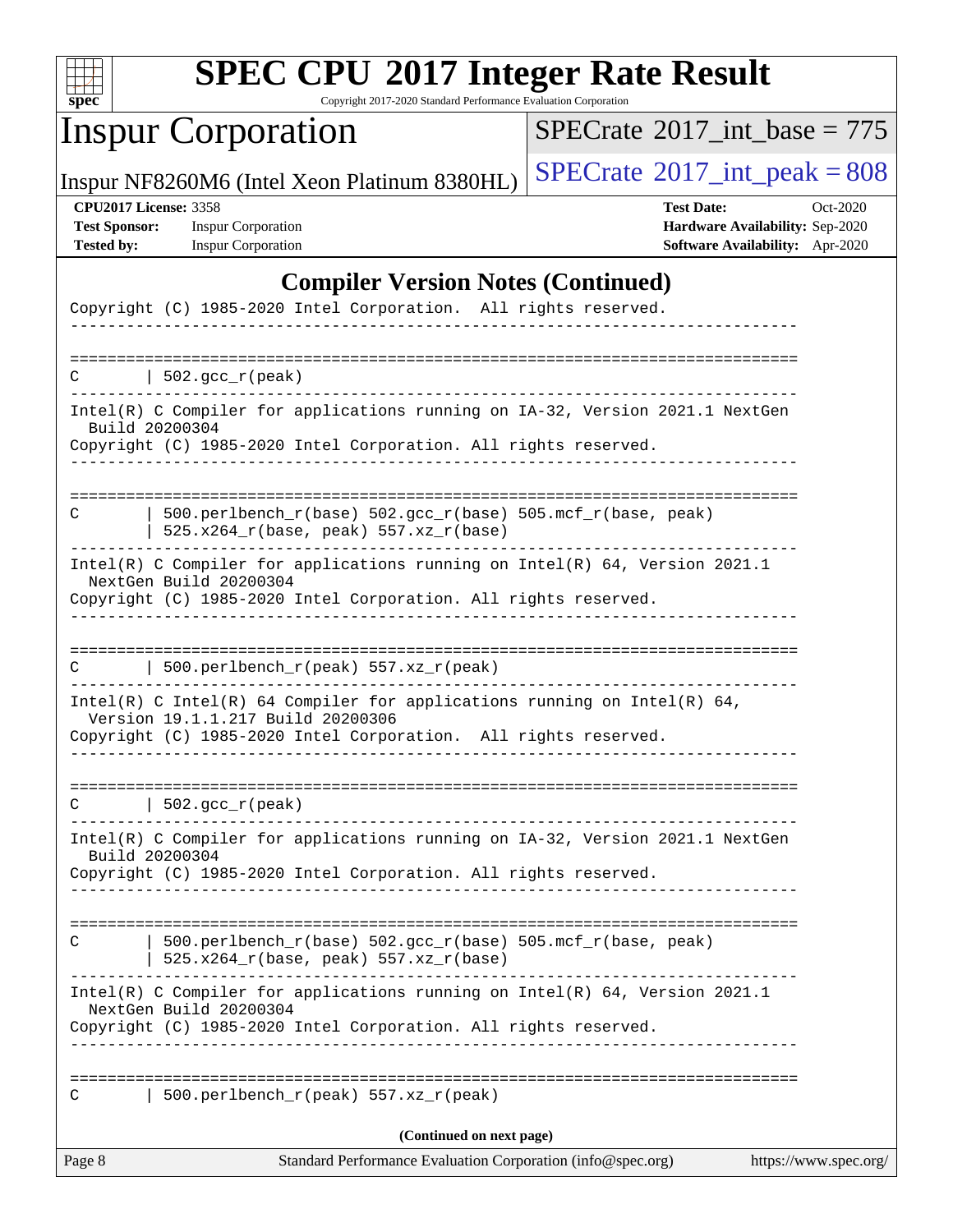

Copyright 2017-2020 Standard Performance Evaluation Corporation

## Inspur Corporation

 $SPECTate$ <sup>®</sup>[2017\\_int\\_base =](http://www.spec.org/auto/cpu2017/Docs/result-fields.html#SPECrate2017intbase) 775

Inspur NF8260M6 (Intel Xeon Platinum 8380HL)  $\left|$  [SPECrate](http://www.spec.org/auto/cpu2017/Docs/result-fields.html#SPECrate2017intpeak)<sup>®</sup>[2017\\_int\\_peak = 8](http://www.spec.org/auto/cpu2017/Docs/result-fields.html#SPECrate2017intpeak)08

**[Tested by:](http://www.spec.org/auto/cpu2017/Docs/result-fields.html#Testedby)** Inspur Corporation **[Software Availability:](http://www.spec.org/auto/cpu2017/Docs/result-fields.html#SoftwareAvailability)** Apr-2020

**[CPU2017 License:](http://www.spec.org/auto/cpu2017/Docs/result-fields.html#CPU2017License)** 3358 **[Test Date:](http://www.spec.org/auto/cpu2017/Docs/result-fields.html#TestDate)** Oct-2020 **[Test Sponsor:](http://www.spec.org/auto/cpu2017/Docs/result-fields.html#TestSponsor)** Inspur Corporation **[Hardware Availability:](http://www.spec.org/auto/cpu2017/Docs/result-fields.html#HardwareAvailability)** Sep-2020

### **[Compiler Version Notes \(Continued\)](http://www.spec.org/auto/cpu2017/Docs/result-fields.html#CompilerVersionNotes)**

| Intel(R) C Intel(R) 64 Compiler for applications running on Intel(R) 64,<br>Version 19.1.1.217 Build 20200306<br>Copyright (C) 1985-2020 Intel Corporation. All rights reserved. |
|----------------------------------------------------------------------------------------------------------------------------------------------------------------------------------|
|                                                                                                                                                                                  |
| 520.omnetpp r(base, peak) 523.xalancbmk r(base, peak)<br>$C++$<br>531.deepsjeng_r(base, peak) 541.leela_r(base, peak)                                                            |
| Intel(R) $C++$ Compiler for applications running on Intel(R) 64, Version 2021.1                                                                                                  |
| NextGen Build 20200304                                                                                                                                                           |
| Copyright (C) 1985-2020 Intel Corporation. All rights reserved.                                                                                                                  |
|                                                                                                                                                                                  |
|                                                                                                                                                                                  |
|                                                                                                                                                                                  |
| Fortran   548. exchange2 $r(base, peak)$                                                                                                                                         |
| Intel(R) Fortran Intel(R) 64 Compiler for applications running on Intel(R)                                                                                                       |
| 64, Version 19.1.1.217 Build 20200306                                                                                                                                            |
| Copyright (C) 1985-2020 Intel Corporation. All rights reserved.                                                                                                                  |
|                                                                                                                                                                                  |

### **[Base Compiler Invocation](http://www.spec.org/auto/cpu2017/Docs/result-fields.html#BaseCompilerInvocation)**

[C benchmarks](http://www.spec.org/auto/cpu2017/Docs/result-fields.html#Cbenchmarks):

[icc](http://www.spec.org/cpu2017/results/res2020q4/cpu2017-20201027-24317.flags.html#user_CCbase_intel_icc_66fc1ee009f7361af1fbd72ca7dcefbb700085f36577c54f309893dd4ec40d12360134090235512931783d35fd58c0460139e722d5067c5574d8eaf2b3e37e92)

[C++ benchmarks:](http://www.spec.org/auto/cpu2017/Docs/result-fields.html#CXXbenchmarks) [icpc](http://www.spec.org/cpu2017/results/res2020q4/cpu2017-20201027-24317.flags.html#user_CXXbase_intel_icpc_c510b6838c7f56d33e37e94d029a35b4a7bccf4766a728ee175e80a419847e808290a9b78be685c44ab727ea267ec2f070ec5dc83b407c0218cded6866a35d07)

[Fortran benchmarks](http://www.spec.org/auto/cpu2017/Docs/result-fields.html#Fortranbenchmarks): [ifort](http://www.spec.org/cpu2017/results/res2020q4/cpu2017-20201027-24317.flags.html#user_FCbase_intel_ifort_8111460550e3ca792625aed983ce982f94888b8b503583aa7ba2b8303487b4d8a21a13e7191a45c5fd58ff318f48f9492884d4413fa793fd88dd292cad7027ca)

### **[Base Portability Flags](http://www.spec.org/auto/cpu2017/Docs/result-fields.html#BasePortabilityFlags)**

 500.perlbench\_r: [-DSPEC\\_LP64](http://www.spec.org/cpu2017/results/res2020q4/cpu2017-20201027-24317.flags.html#b500.perlbench_r_basePORTABILITY_DSPEC_LP64) [-DSPEC\\_LINUX\\_X64](http://www.spec.org/cpu2017/results/res2020q4/cpu2017-20201027-24317.flags.html#b500.perlbench_r_baseCPORTABILITY_DSPEC_LINUX_X64) 502.gcc\_r: [-DSPEC\\_LP64](http://www.spec.org/cpu2017/results/res2020q4/cpu2017-20201027-24317.flags.html#suite_basePORTABILITY502_gcc_r_DSPEC_LP64) 505.mcf\_r: [-DSPEC\\_LP64](http://www.spec.org/cpu2017/results/res2020q4/cpu2017-20201027-24317.flags.html#suite_basePORTABILITY505_mcf_r_DSPEC_LP64) 520.omnetpp\_r: [-DSPEC\\_LP64](http://www.spec.org/cpu2017/results/res2020q4/cpu2017-20201027-24317.flags.html#suite_basePORTABILITY520_omnetpp_r_DSPEC_LP64) 523.xalancbmk\_r: [-DSPEC\\_LP64](http://www.spec.org/cpu2017/results/res2020q4/cpu2017-20201027-24317.flags.html#suite_basePORTABILITY523_xalancbmk_r_DSPEC_LP64) [-DSPEC\\_LINUX](http://www.spec.org/cpu2017/results/res2020q4/cpu2017-20201027-24317.flags.html#b523.xalancbmk_r_baseCXXPORTABILITY_DSPEC_LINUX) 525.x264\_r: [-DSPEC\\_LP64](http://www.spec.org/cpu2017/results/res2020q4/cpu2017-20201027-24317.flags.html#suite_basePORTABILITY525_x264_r_DSPEC_LP64) 531.deepsjeng\_r: [-DSPEC\\_LP64](http://www.spec.org/cpu2017/results/res2020q4/cpu2017-20201027-24317.flags.html#suite_basePORTABILITY531_deepsjeng_r_DSPEC_LP64)

**(Continued on next page)**

Page 9 Standard Performance Evaluation Corporation [\(info@spec.org\)](mailto:info@spec.org) <https://www.spec.org/>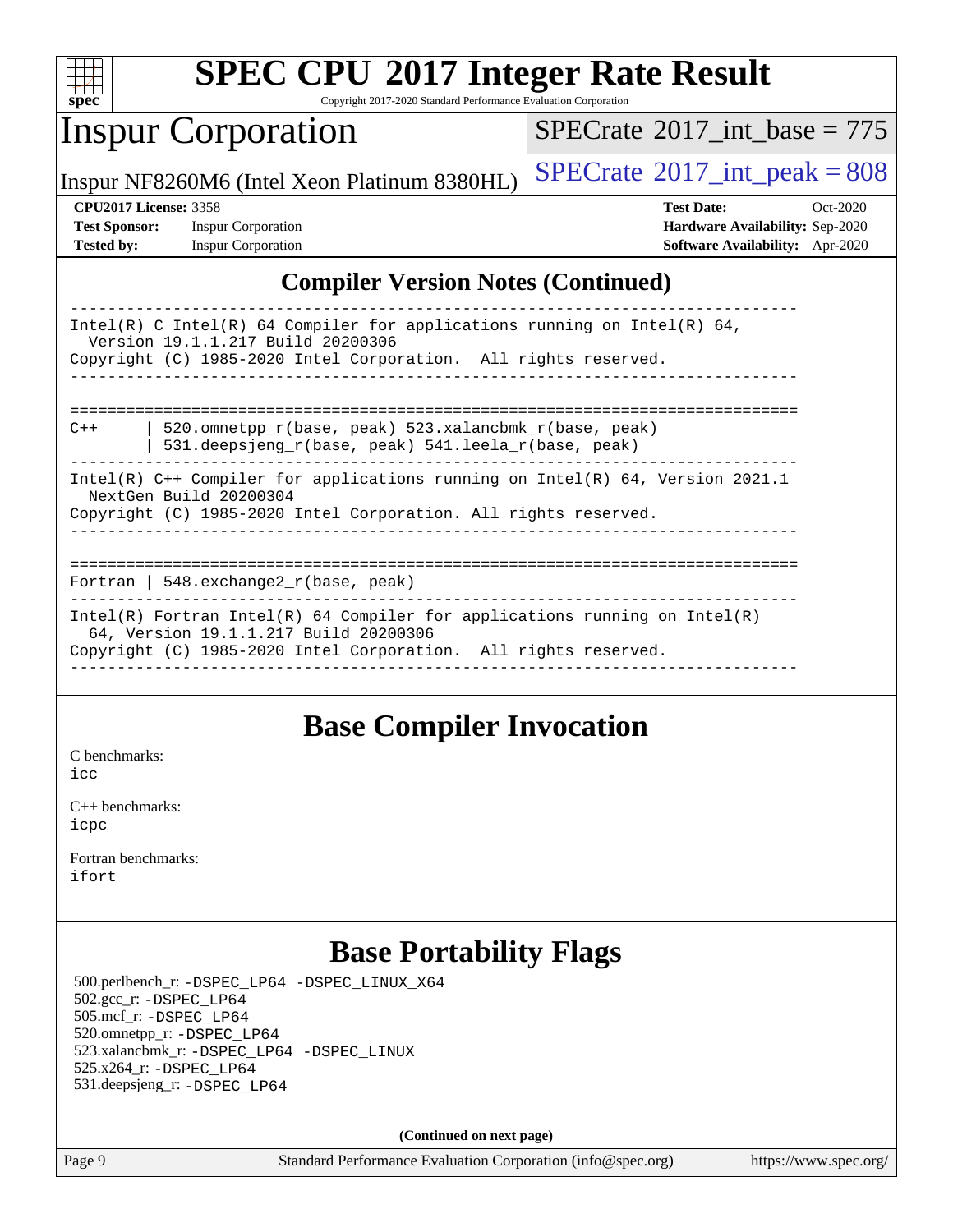

Copyright 2017-2020 Standard Performance Evaluation Corporation

## Inspur Corporation

 $SPECTate$ <sup>®</sup>[2017\\_int\\_base =](http://www.spec.org/auto/cpu2017/Docs/result-fields.html#SPECrate2017intbase) 775

Inspur NF8260M6 (Intel Xeon Platinum 8380HL)  $\left|$  [SPECrate](http://www.spec.org/auto/cpu2017/Docs/result-fields.html#SPECrate2017intpeak)<sup>®</sup>[2017\\_int\\_peak = 8](http://www.spec.org/auto/cpu2017/Docs/result-fields.html#SPECrate2017intpeak)08

**[Test Sponsor:](http://www.spec.org/auto/cpu2017/Docs/result-fields.html#TestSponsor)** Inspur Corporation **[Hardware Availability:](http://www.spec.org/auto/cpu2017/Docs/result-fields.html#HardwareAvailability)** Sep-2020 **[Tested by:](http://www.spec.org/auto/cpu2017/Docs/result-fields.html#Testedby)** Inspur Corporation **[Software Availability:](http://www.spec.org/auto/cpu2017/Docs/result-fields.html#SoftwareAvailability)** Apr-2020

**[CPU2017 License:](http://www.spec.org/auto/cpu2017/Docs/result-fields.html#CPU2017License)** 3358 **[Test Date:](http://www.spec.org/auto/cpu2017/Docs/result-fields.html#TestDate)** Oct-2020

# **[Base Portability Flags \(Continued\)](http://www.spec.org/auto/cpu2017/Docs/result-fields.html#BasePortabilityFlags)**

 541.leela\_r: [-DSPEC\\_LP64](http://www.spec.org/cpu2017/results/res2020q4/cpu2017-20201027-24317.flags.html#suite_basePORTABILITY541_leela_r_DSPEC_LP64) 548.exchange2\_r: [-DSPEC\\_LP64](http://www.spec.org/cpu2017/results/res2020q4/cpu2017-20201027-24317.flags.html#suite_basePORTABILITY548_exchange2_r_DSPEC_LP64) 557.xz\_r: [-DSPEC\\_LP64](http://www.spec.org/cpu2017/results/res2020q4/cpu2017-20201027-24317.flags.html#suite_basePORTABILITY557_xz_r_DSPEC_LP64)

**[Base Optimization Flags](http://www.spec.org/auto/cpu2017/Docs/result-fields.html#BaseOptimizationFlags)**

[C benchmarks](http://www.spec.org/auto/cpu2017/Docs/result-fields.html#Cbenchmarks):

[-m64](http://www.spec.org/cpu2017/results/res2020q4/cpu2017-20201027-24317.flags.html#user_CCbase_m64-icc) [-qnextgen](http://www.spec.org/cpu2017/results/res2020q4/cpu2017-20201027-24317.flags.html#user_CCbase_f-qnextgen) [-std=c11](http://www.spec.org/cpu2017/results/res2020q4/cpu2017-20201027-24317.flags.html#user_CCbase_std-icc-std_0e1c27790398a4642dfca32ffe6c27b5796f9c2d2676156f2e42c9c44eaad0c049b1cdb667a270c34d979996257aeb8fc440bfb01818dbc9357bd9d174cb8524) [-Wl,-plugin-opt=-x86-branches-within-32B-boundaries](http://www.spec.org/cpu2017/results/res2020q4/cpu2017-20201027-24317.flags.html#user_CCbase_f-x86-branches-within-32B-boundaries_0098b4e4317ae60947b7b728078a624952a08ac37a3c797dfb4ffeb399e0c61a9dd0f2f44ce917e9361fb9076ccb15e7824594512dd315205382d84209e912f3) [-Wl,-z,muldefs](http://www.spec.org/cpu2017/results/res2020q4/cpu2017-20201027-24317.flags.html#user_CCbase_link_force_multiple1_b4cbdb97b34bdee9ceefcfe54f4c8ea74255f0b02a4b23e853cdb0e18eb4525ac79b5a88067c842dd0ee6996c24547a27a4b99331201badda8798ef8a743f577) [-xCORE-AVX512](http://www.spec.org/cpu2017/results/res2020q4/cpu2017-20201027-24317.flags.html#user_CCbase_f-xCORE-AVX512) [-O3](http://www.spec.org/cpu2017/results/res2020q4/cpu2017-20201027-24317.flags.html#user_CCbase_f-O3) [-ffast-math](http://www.spec.org/cpu2017/results/res2020q4/cpu2017-20201027-24317.flags.html#user_CCbase_f-ffast-math) [-flto](http://www.spec.org/cpu2017/results/res2020q4/cpu2017-20201027-24317.flags.html#user_CCbase_f-flto) [-mfpmath=sse](http://www.spec.org/cpu2017/results/res2020q4/cpu2017-20201027-24317.flags.html#user_CCbase_f-mfpmath_70eb8fac26bde974f8ab713bc9086c5621c0b8d2f6c86f38af0bd7062540daf19db5f3a066d8c6684be05d84c9b6322eb3b5be6619d967835195b93d6c02afa1) [-funroll-loops](http://www.spec.org/cpu2017/results/res2020q4/cpu2017-20201027-24317.flags.html#user_CCbase_f-funroll-loops) [-fuse-ld=gold](http://www.spec.org/cpu2017/results/res2020q4/cpu2017-20201027-24317.flags.html#user_CCbase_f-fuse-ld_920b3586e2b8c6e0748b9c84fa9b744736ba725a32cab14ad8f3d4ad28eecb2f59d1144823d2e17006539a88734fe1fc08fc3035f7676166309105a78aaabc32) [-qopt-mem-layout-trans=4](http://www.spec.org/cpu2017/results/res2020q4/cpu2017-20201027-24317.flags.html#user_CCbase_f-qopt-mem-layout-trans_fa39e755916c150a61361b7846f310bcdf6f04e385ef281cadf3647acec3f0ae266d1a1d22d972a7087a248fd4e6ca390a3634700869573d231a252c784941a8) [-L/usr/local/IntelCompiler19/compilers\\_and\\_libraries\\_2020.1.217/linux/compiler/lib/intel64\\_lin](http://www.spec.org/cpu2017/results/res2020q4/cpu2017-20201027-24317.flags.html#user_CCbase_linkpath_2cb6f503891ebf8baee7515f4e7d4ec1217444d1d05903cc0091ac4158de400651d2b2313a9fa414cb8a8f0e16ab029634f5c6db340f400369c190d4db8a54a0) [-lqkmalloc](http://www.spec.org/cpu2017/results/res2020q4/cpu2017-20201027-24317.flags.html#user_CCbase_qkmalloc_link_lib_79a818439969f771c6bc311cfd333c00fc099dad35c030f5aab9dda831713d2015205805422f83de8875488a2991c0a156aaa600e1f9138f8fc37004abc96dc5)

[C++ benchmarks](http://www.spec.org/auto/cpu2017/Docs/result-fields.html#CXXbenchmarks):

```
-m64 -qnextgen -Wl,-plugin-opt=-x86-branches-within-32B-boundaries
-Wl,-z,muldefs -xCORE-AVX512 -O3 -ffast-math -flto -mfpmath=sse
-funroll-loops -fuse-ld=gold -qopt-mem-layout-trans=4
-L/usr/local/IntelCompiler19/compilers_and_libraries_2020.1.217/linux/compiler/lib/intel64_lin
-lqkmalloc
```
#### [Fortran benchmarks:](http://www.spec.org/auto/cpu2017/Docs/result-fields.html#Fortranbenchmarks) [-m64](http://www.spec.org/cpu2017/results/res2020q4/cpu2017-20201027-24317.flags.html#user_FCbase_m64-icc) [-Wl,-plugin-opt=-x86-branches-within-32B-boundaries](http://www.spec.org/cpu2017/results/res2020q4/cpu2017-20201027-24317.flags.html#user_FCbase_f-x86-branches-within-32B-boundaries_0098b4e4317ae60947b7b728078a624952a08ac37a3c797dfb4ffeb399e0c61a9dd0f2f44ce917e9361fb9076ccb15e7824594512dd315205382d84209e912f3) [-Wl,-z,muldefs](http://www.spec.org/cpu2017/results/res2020q4/cpu2017-20201027-24317.flags.html#user_FCbase_link_force_multiple1_b4cbdb97b34bdee9ceefcfe54f4c8ea74255f0b02a4b23e853cdb0e18eb4525ac79b5a88067c842dd0ee6996c24547a27a4b99331201badda8798ef8a743f577) [-xCORE-AVX512](http://www.spec.org/cpu2017/results/res2020q4/cpu2017-20201027-24317.flags.html#user_FCbase_f-xCORE-AVX512) [-O3](http://www.spec.org/cpu2017/results/res2020q4/cpu2017-20201027-24317.flags.html#user_FCbase_f-O3) [-ipo](http://www.spec.org/cpu2017/results/res2020q4/cpu2017-20201027-24317.flags.html#user_FCbase_f-ipo) [-no-prec-div](http://www.spec.org/cpu2017/results/res2020q4/cpu2017-20201027-24317.flags.html#user_FCbase_f-no-prec-div) [-qopt-mem-layout-trans=4](http://www.spec.org/cpu2017/results/res2020q4/cpu2017-20201027-24317.flags.html#user_FCbase_f-qopt-mem-layout-trans_fa39e755916c150a61361b7846f310bcdf6f04e385ef281cadf3647acec3f0ae266d1a1d22d972a7087a248fd4e6ca390a3634700869573d231a252c784941a8) [-nostandard-realloc-lhs](http://www.spec.org/cpu2017/results/res2020q4/cpu2017-20201027-24317.flags.html#user_FCbase_f_2003_std_realloc_82b4557e90729c0f113870c07e44d33d6f5a304b4f63d4c15d2d0f1fab99f5daaed73bdb9275d9ae411527f28b936061aa8b9c8f2d63842963b95c9dd6426b8a) [-align array32byte](http://www.spec.org/cpu2017/results/res2020q4/cpu2017-20201027-24317.flags.html#user_FCbase_align_array32byte_b982fe038af199962ba9a80c053b8342c548c85b40b8e86eb3cc33dee0d7986a4af373ac2d51c3f7cf710a18d62fdce2948f201cd044323541f22fc0fffc51b6) [-auto](http://www.spec.org/cpu2017/results/res2020q4/cpu2017-20201027-24317.flags.html#user_FCbase_f-auto) [-mbranches-within-32B-boundaries](http://www.spec.org/cpu2017/results/res2020q4/cpu2017-20201027-24317.flags.html#user_FCbase_f-mbranches-within-32B-boundaries) [-L/usr/local/IntelCompiler19/compilers\\_and\\_libraries\\_2020.1.217/linux/compiler/lib/intel64\\_lin](http://www.spec.org/cpu2017/results/res2020q4/cpu2017-20201027-24317.flags.html#user_FCbase_linkpath_2cb6f503891ebf8baee7515f4e7d4ec1217444d1d05903cc0091ac4158de400651d2b2313a9fa414cb8a8f0e16ab029634f5c6db340f400369c190d4db8a54a0) [-lqkmalloc](http://www.spec.org/cpu2017/results/res2020q4/cpu2017-20201027-24317.flags.html#user_FCbase_qkmalloc_link_lib_79a818439969f771c6bc311cfd333c00fc099dad35c030f5aab9dda831713d2015205805422f83de8875488a2991c0a156aaa600e1f9138f8fc37004abc96dc5)

# **[Peak Compiler Invocation](http://www.spec.org/auto/cpu2017/Docs/result-fields.html#PeakCompilerInvocation)**

[C benchmarks](http://www.spec.org/auto/cpu2017/Docs/result-fields.html#Cbenchmarks):  $i$ cc

[C++ benchmarks:](http://www.spec.org/auto/cpu2017/Docs/result-fields.html#CXXbenchmarks) [icpc](http://www.spec.org/cpu2017/results/res2020q4/cpu2017-20201027-24317.flags.html#user_CXXpeak_intel_icpc_c510b6838c7f56d33e37e94d029a35b4a7bccf4766a728ee175e80a419847e808290a9b78be685c44ab727ea267ec2f070ec5dc83b407c0218cded6866a35d07)

[Fortran benchmarks](http://www.spec.org/auto/cpu2017/Docs/result-fields.html#Fortranbenchmarks): [ifort](http://www.spec.org/cpu2017/results/res2020q4/cpu2017-20201027-24317.flags.html#user_FCpeak_intel_ifort_8111460550e3ca792625aed983ce982f94888b8b503583aa7ba2b8303487b4d8a21a13e7191a45c5fd58ff318f48f9492884d4413fa793fd88dd292cad7027ca)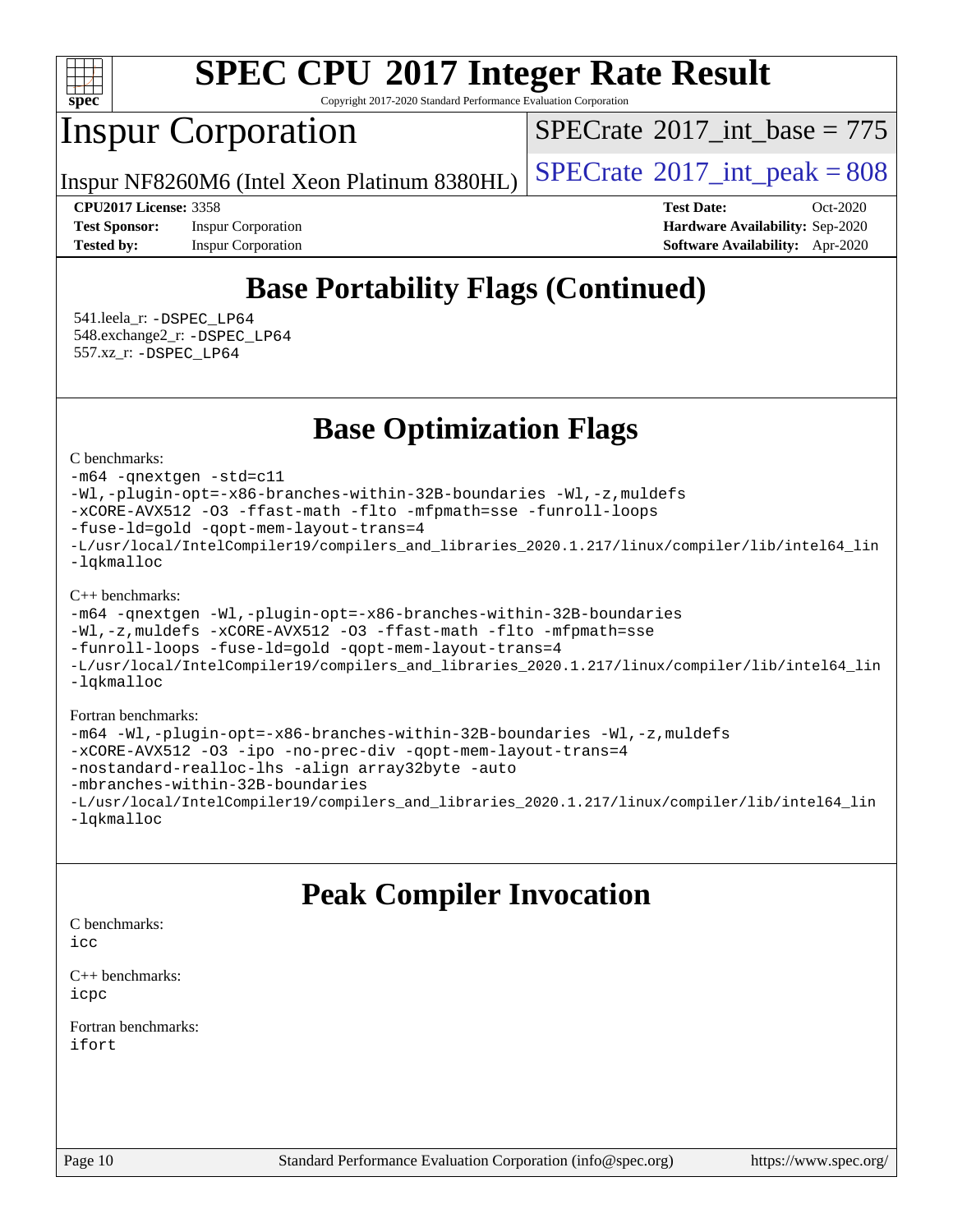

Copyright 2017-2020 Standard Performance Evaluation Corporation

# Inspur Corporation

 $SPECTate$ <sup>®</sup>[2017\\_int\\_base =](http://www.spec.org/auto/cpu2017/Docs/result-fields.html#SPECrate2017intbase) 775

Inspur NF8260M6 (Intel Xeon Platinum 8380HL)  $\left|$  [SPECrate](http://www.spec.org/auto/cpu2017/Docs/result-fields.html#SPECrate2017intpeak)<sup>®</sup>[2017\\_int\\_peak = 8](http://www.spec.org/auto/cpu2017/Docs/result-fields.html#SPECrate2017intpeak)08

**[Test Sponsor:](http://www.spec.org/auto/cpu2017/Docs/result-fields.html#TestSponsor)** Inspur Corporation **[Hardware Availability:](http://www.spec.org/auto/cpu2017/Docs/result-fields.html#HardwareAvailability)** Sep-2020

**[CPU2017 License:](http://www.spec.org/auto/cpu2017/Docs/result-fields.html#CPU2017License)** 3358 **[Test Date:](http://www.spec.org/auto/cpu2017/Docs/result-fields.html#TestDate)** Oct-2020 **[Tested by:](http://www.spec.org/auto/cpu2017/Docs/result-fields.html#Testedby)** Inspur Corporation **[Software Availability:](http://www.spec.org/auto/cpu2017/Docs/result-fields.html#SoftwareAvailability)** Apr-2020

### **[Peak Portability Flags](http://www.spec.org/auto/cpu2017/Docs/result-fields.html#PeakPortabilityFlags)**

 500.perlbench\_r: [-DSPEC\\_LP64](http://www.spec.org/cpu2017/results/res2020q4/cpu2017-20201027-24317.flags.html#b500.perlbench_r_peakPORTABILITY_DSPEC_LP64) [-DSPEC\\_LINUX\\_X64](http://www.spec.org/cpu2017/results/res2020q4/cpu2017-20201027-24317.flags.html#b500.perlbench_r_peakCPORTABILITY_DSPEC_LINUX_X64) 502.gcc\_r: [-D\\_FILE\\_OFFSET\\_BITS=64](http://www.spec.org/cpu2017/results/res2020q4/cpu2017-20201027-24317.flags.html#user_peakPORTABILITY502_gcc_r_file_offset_bits_64_5ae949a99b284ddf4e95728d47cb0843d81b2eb0e18bdfe74bbf0f61d0b064f4bda2f10ea5eb90e1dcab0e84dbc592acfc5018bc955c18609f94ddb8d550002c) 505.mcf\_r: [-DSPEC\\_LP64](http://www.spec.org/cpu2017/results/res2020q4/cpu2017-20201027-24317.flags.html#suite_peakPORTABILITY505_mcf_r_DSPEC_LP64) 520.omnetpp\_r: [-DSPEC\\_LP64](http://www.spec.org/cpu2017/results/res2020q4/cpu2017-20201027-24317.flags.html#suite_peakPORTABILITY520_omnetpp_r_DSPEC_LP64) 523.xalancbmk\_r: [-DSPEC\\_LP64](http://www.spec.org/cpu2017/results/res2020q4/cpu2017-20201027-24317.flags.html#suite_peakPORTABILITY523_xalancbmk_r_DSPEC_LP64) [-DSPEC\\_LINUX](http://www.spec.org/cpu2017/results/res2020q4/cpu2017-20201027-24317.flags.html#b523.xalancbmk_r_peakCXXPORTABILITY_DSPEC_LINUX) 525.x264\_r: [-DSPEC\\_LP64](http://www.spec.org/cpu2017/results/res2020q4/cpu2017-20201027-24317.flags.html#suite_peakPORTABILITY525_x264_r_DSPEC_LP64) 531.deepsjeng\_r: [-DSPEC\\_LP64](http://www.spec.org/cpu2017/results/res2020q4/cpu2017-20201027-24317.flags.html#suite_peakPORTABILITY531_deepsjeng_r_DSPEC_LP64) 541.leela\_r: [-DSPEC\\_LP64](http://www.spec.org/cpu2017/results/res2020q4/cpu2017-20201027-24317.flags.html#suite_peakPORTABILITY541_leela_r_DSPEC_LP64) 548.exchange2\_r: [-DSPEC\\_LP64](http://www.spec.org/cpu2017/results/res2020q4/cpu2017-20201027-24317.flags.html#suite_peakPORTABILITY548_exchange2_r_DSPEC_LP64) 557.xz\_r: [-DSPEC\\_LP64](http://www.spec.org/cpu2017/results/res2020q4/cpu2017-20201027-24317.flags.html#suite_peakPORTABILITY557_xz_r_DSPEC_LP64)

### **[Peak Optimization Flags](http://www.spec.org/auto/cpu2017/Docs/result-fields.html#PeakOptimizationFlags)**

[C benchmarks](http://www.spec.org/auto/cpu2017/Docs/result-fields.html#Cbenchmarks):

```
Page 11 Standard Performance Evaluation Corporation (info@spec.org) https://www.spec.org/
  500.perlbench_r: -Wl,-z,muldefs -prof-gen(pass 1) -prof-use(pass 2)
-xCORE-AVX512 -ipo -O3 -no-prec-div
-qopt-mem-layout-trans=4 -fno-strict-overflow
-mbranches-within-32B-boundaries
-L/usr/local/IntelCompiler19/compilers_and_libraries_2020.1.217/linux/compiler/lib/intel64_lin
-lqkmalloc
  502.gcc_r: -m32
-L/usr/local/IntelCompiler19/compilers_and_libraries_2020.1.217/linux/compiler/lib/ia32_lin
-std=gnu89
-Wl,-plugin-opt=-x86-branches-within-32B-boundaries
-Wl,-z,muldefs -fprofile-generate(pass 1)
-fprofile-use=default.profdata(pass 2) -xCORE-AVX512 -flto
-Ofast(pass 1) -O3 -ffast-math -qnextgen -fuse-ld=gold
-qopt-mem-layout-trans=4 -L/usr/local/jemalloc32-5.0.1/lib
-ljemalloc
  505.mcf_r: basepeak = yes
  525.x264_r: -m64 -qnextgen -std=c11
-Wl,-plugin-opt=-x86-branches-within-32B-boundaries
-Wl,-z,muldefs -xCORE-AVX512 -flto -O3 -ffast-math
-fuse-ld=gold -qopt-mem-layout-trans=4 -fno-alias
-L/usr/local/IntelCompiler19/compilers_and_libraries_2020.1.217/linux/compiler/lib/intel64_lin
-lqkmalloc
  557.xz_r: -Wl,-z,muldefs -xCORE-AVX512 -ipo -O3 -no-prec-div
-qopt-mem-layout-trans=4 -mbranches-within-32B-boundaries
-L/usr/local/IntelCompiler19/compilers_and_libraries_2020.1.217/linux/compiler/lib/intel64_lin
                                      (Continued on next page)
```